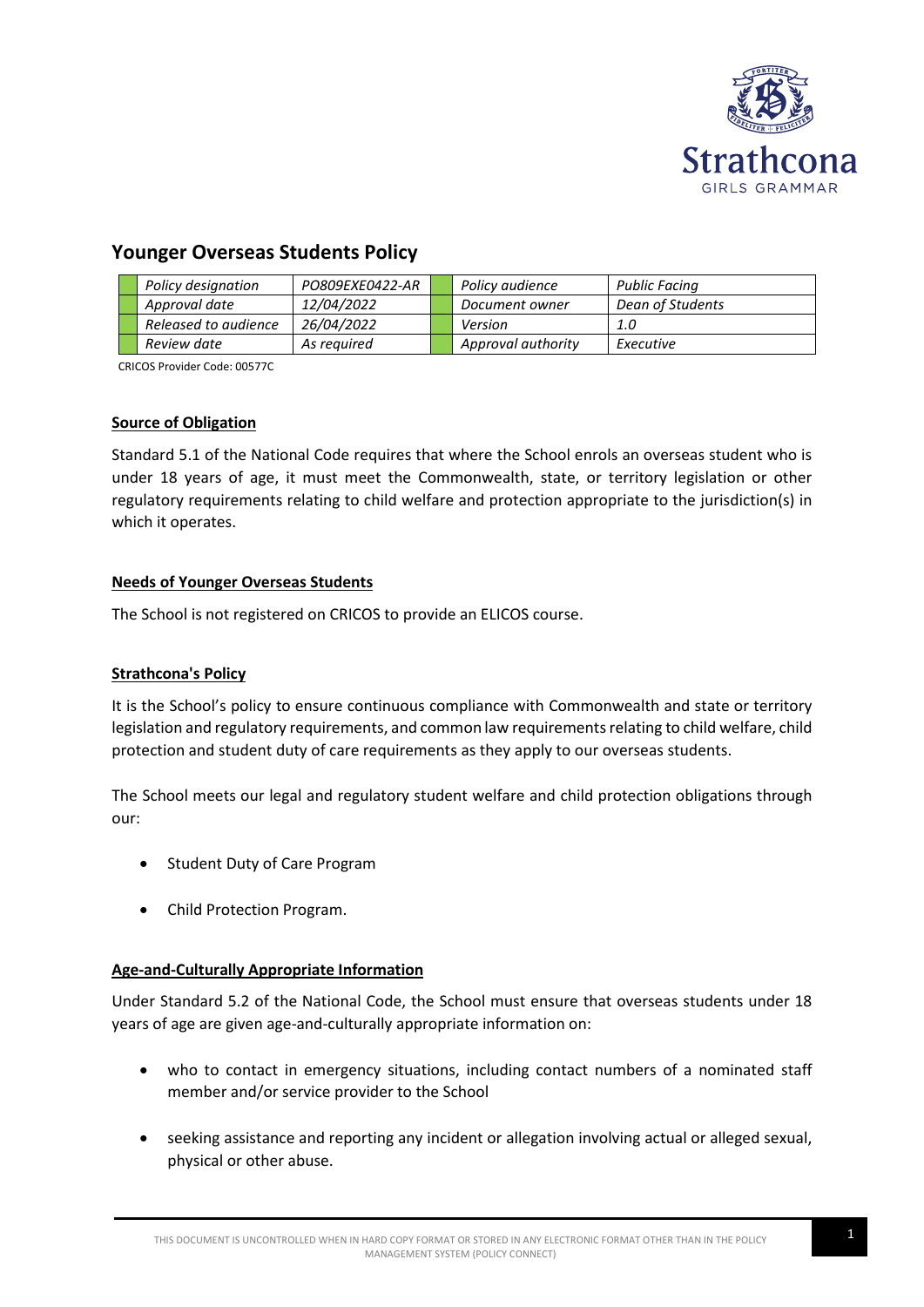

In the event of an emergency, the School ensures that all overseas students under 18 years of age enrolled at the School are provided with emergency contact numbers for:

- the Overseas Student Coordinator and/or their nominated delegate
- the School's after hours emergency contact.

This emergency contact information, as well as information on how to seek assistance and report any incident or allegation involving actual or alleged sexual, physical or other abuse, is provided to our overseas students in an age and culturally appropriate way in our:

- student handbook
- Student Safety Card
- induction processes.

The School also provides each younger overseas student with a Student Safety Card that includes:

- if the student is in homestay, the homestay accommodation provider's address, home telephone number and mobile numbers
- the School's contact details including 24/7 contact details for the Overseas Student Coordinator and/or their nominated delegate
- a statement that Strathcona Baptist Girls Grammar School is regulated by the VRQA and that students can contact the VRQA at [www.vrqa.vic.gov.au.](http://www.vrqa.vic.gov.au/)

# **Accommodation, Support and General Welfare Arrangements**

Under Standard 5.3, where the School takes on responsibility under the Migration Regulations for approving the accommodation, support and general welfare arrangements for a student who is under 18 years of age, the School:

- nominates the dates for which the School accepts responsibility for approving the student's accommodation, support and general welfare arrangements and advises the Department of Home Affairs of the dates in the form required
- ensures any adults involved in, or providing, accommodation and welfare arrangements to the student have appropriate Working with Children Checks in accordance with the School's Child Protection Program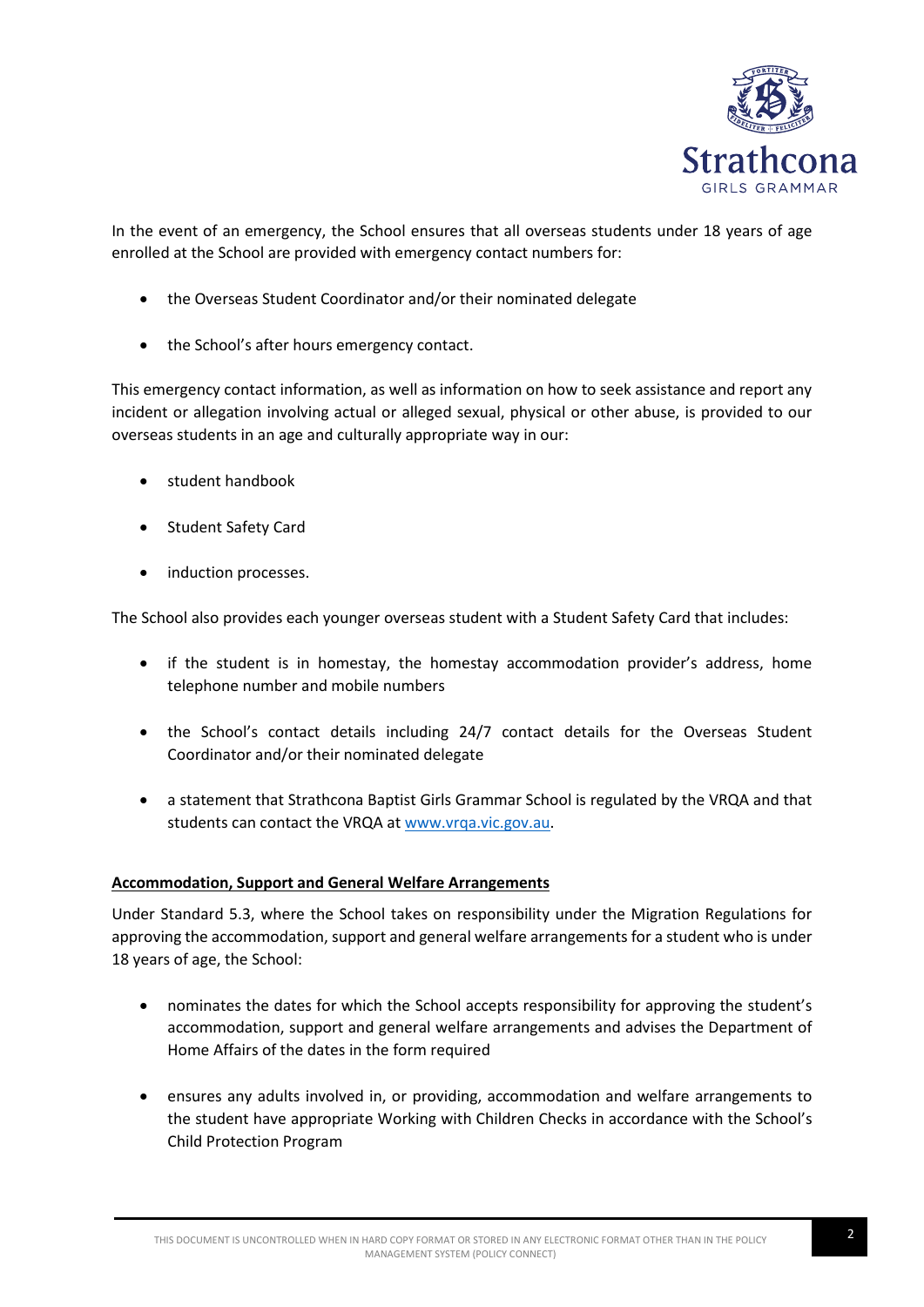

- implements documented processes for verifying that the student's accommodation is appropriate to the student's age and needs, in accordance with our **Younger Overseas Students Accommodation Arrangements Policy**
- includes, as part of the School's **Overseas Students Critical Incidents Response Policy** under Standard 6 (Overseas student support services), a process for managing emergency situations and when welfare arrangements are disrupted for students under 18 years of age
- maintains up-to-date records of the student's contact details outlined in Standard 3.5, including the contact details of the parent(s), guardian(s) or any adult responsible for the student's welfare in accordance with our **Overseas Students Records Management and Retention Policy**
- advises the Department of Home Affairs, in the form required by the department:
	- as soon as practicable if the student will be cared for by a parent or nominated relative approved by the Department of Home Affairs and a Confirmation of Appropriate Accommodation and Welfare (CAAW) is no longer required
	- within 24 hours if the School is no longer able to approve the student's welfare arrangements
- has documented policies and processes for selecting, screening and monitoring any third parties engaged by the School to organise and assess welfare and accommodation arrangements. For more information, refer to our **Welfare and Accommodation Selecting, Screening and Monitoring Policy**.

#### **Working with Children Checks**

It is the School's policy that all adults, including parents and guardians, who provide overseas student accommodation or welfare arrangements, must hold a current Working with Children Check. This requirement applies even if a person is not required by WWC Check legislation to obtain a WWC Check.

#### **The School No Longer Provides Welfare Arrangements**

Under Standard 5.4, if the School is no longer able to approve the welfare arrangements of an overseas student, the School must make all reasonable efforts to ensure that the student's parents/guardians are notified immediately.

The School will notify the parents/guardians of the overseas student via email and phone if the School can no longer approve the welfare arrangements of an overseas student.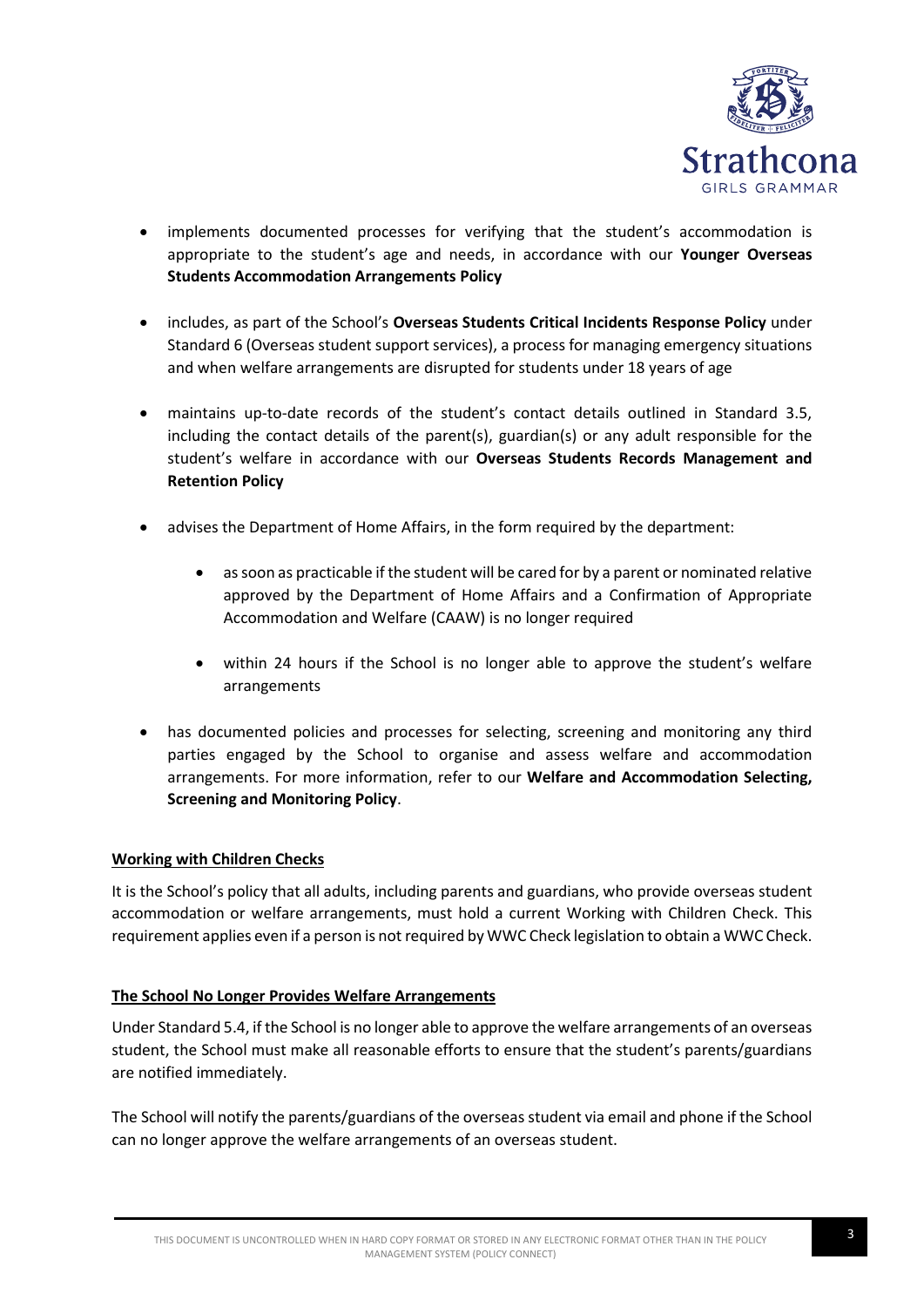

#### **Missing Younger Overseas Students**

Standard 5.5 requires that, if the School is unable to contact a student and has concerns for the student's welfare, the School must make all reasonable efforts to locate the student, including notifying the Police and any other relevant Commonwealth, state or territory agencies as soon as practicable.

For more information, refer to our **Missing Overseas Students Policy**.

## **Welfare Arrangements After Suspension or Cancellation**

Standard 5.6 requires that, where the School suspends or cancels the enrolment of the overseas student, the School must continue to approve the welfare arrangements for that student until:

- the student has alternative welfare arrangements in place approved by another school
- care of the student by a parent or nominated relative is approved by the Department of Home Affairs
- the student leaves Australia
- the School has notified the Department of Home Affairs under Standard 5.3.6 that it is no longer able to approve the student's welfare arrangements, or under Standard 5.5 that it has taken the required action after not being able to contact the student.

For more information about the suspension and cancellation of enrolment processes, refer to our **Deferring, Suspending or Cancelling an Overseas Student's Enrolment Policy**.

Before terminating the CAAW for the student, the School must ensure that the student has new welfare arrangements formally in place. The student must provide a letter from another registered provider, or their parents/ guardians/eligible relatives confirming that they will take responsibility for the overseas student's welfare arrangements and the date from which the new arrangements will commence.

Where an overseas student's parent/guardian or eligible relative is planning to look after the overseas student for a short period of time, such as a holiday, the School may decide to continue their CAAW arrangements, rather than terminate the CAAW.

The School may decide to terminate a CAAW where it can no longer take responsibility for the overseas student due to events, such as:

• the overseas student refuses their accommodation or leaves their accommodation without notice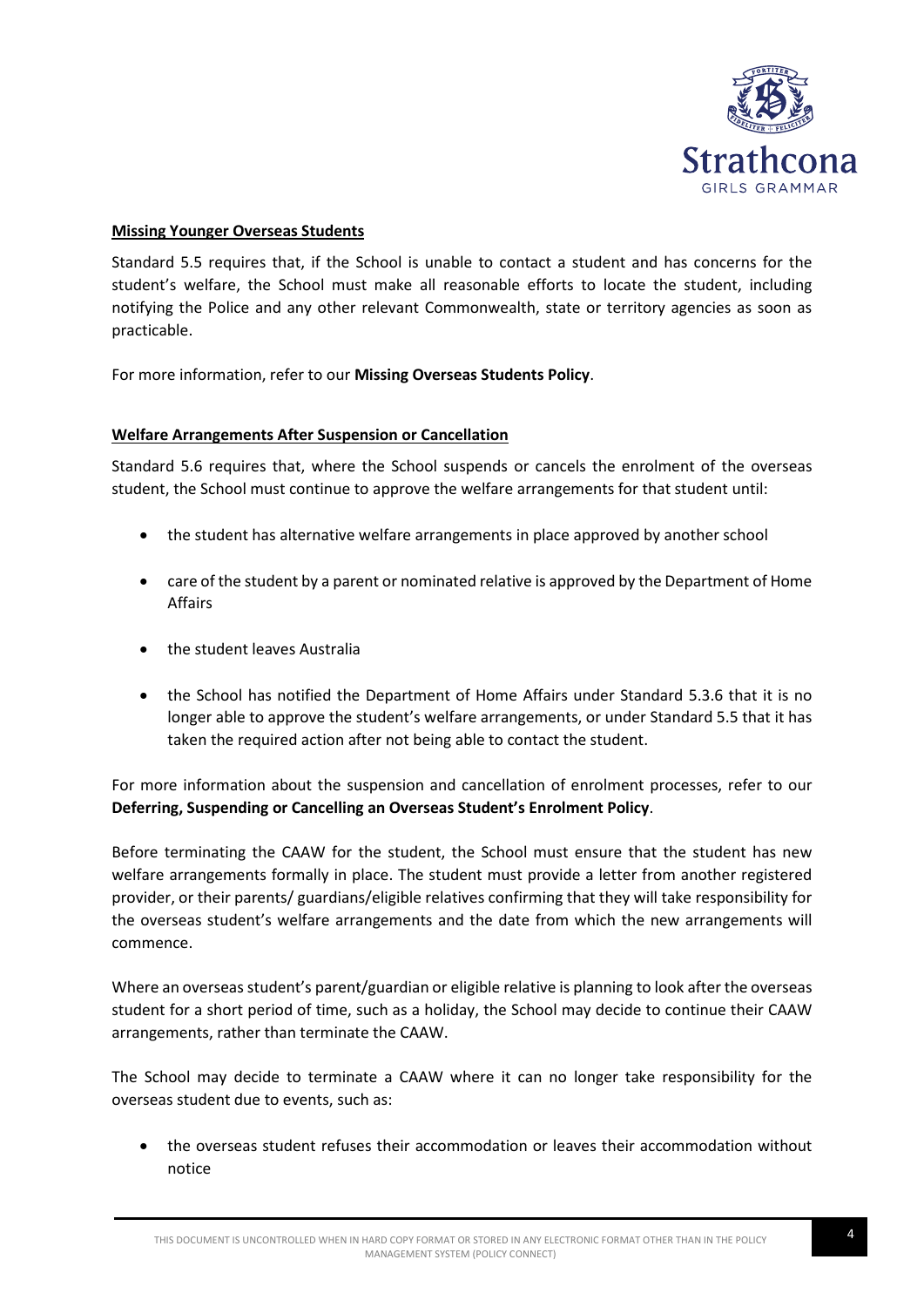

- after the School has exhausted all possible avenues of assisting the overseas student to maintain appropriate arrangements
- the accommodation provider becomes unable to maintain arrangements
- the overseas student's enrolment is suspended or cancelled
- the overseas student goes missing from their accommodation and cannot be found or contacted, even after the School has implemented our **Overseas Students Critical Incident Response Policy**.

In the situations listed above, the School must report the overseas student within 24 hours using the *'Non-Approval of Appropriate Accommodation/Welfare Arrangements'* letter in PRISMS. This may lead to cancellation of the overseas student's visa by the Department of Home Affairs for breaching visa condition 8532.

# **If the Younger Overseas Student Turns 18**

If the overseas student turns 18 while enrolled at the School, the School's CAAW responsibility will cease.

Additionally, the requirements under Standard 5 of the National Code and this policy will no longer apply to the student.

If an overseas student turns 18 while enrolled in the final period of their course, the School may decide to apply a condition on enrolment in the course, requiring the overseas student to continue to reside in the approved accommodation until the completion of the course. This will need to made clear in an amended and signed written agreement or individual enrolment contracts signed by the parent/guardian.

#### **Approval of Welfare Arrangements**

Under Standard 5.7, if the School enrols a student under 18 years of age who has welfare arrangements approved by another registered provider, the School must:

- negotiate the transfer date for welfare arrangements with the releasing registered provider to ensure there is no gap
- inform the student of their visa obligations to maintain their current welfare arrangements are approved or return to their home country until the new approved welfare arrangements take effect.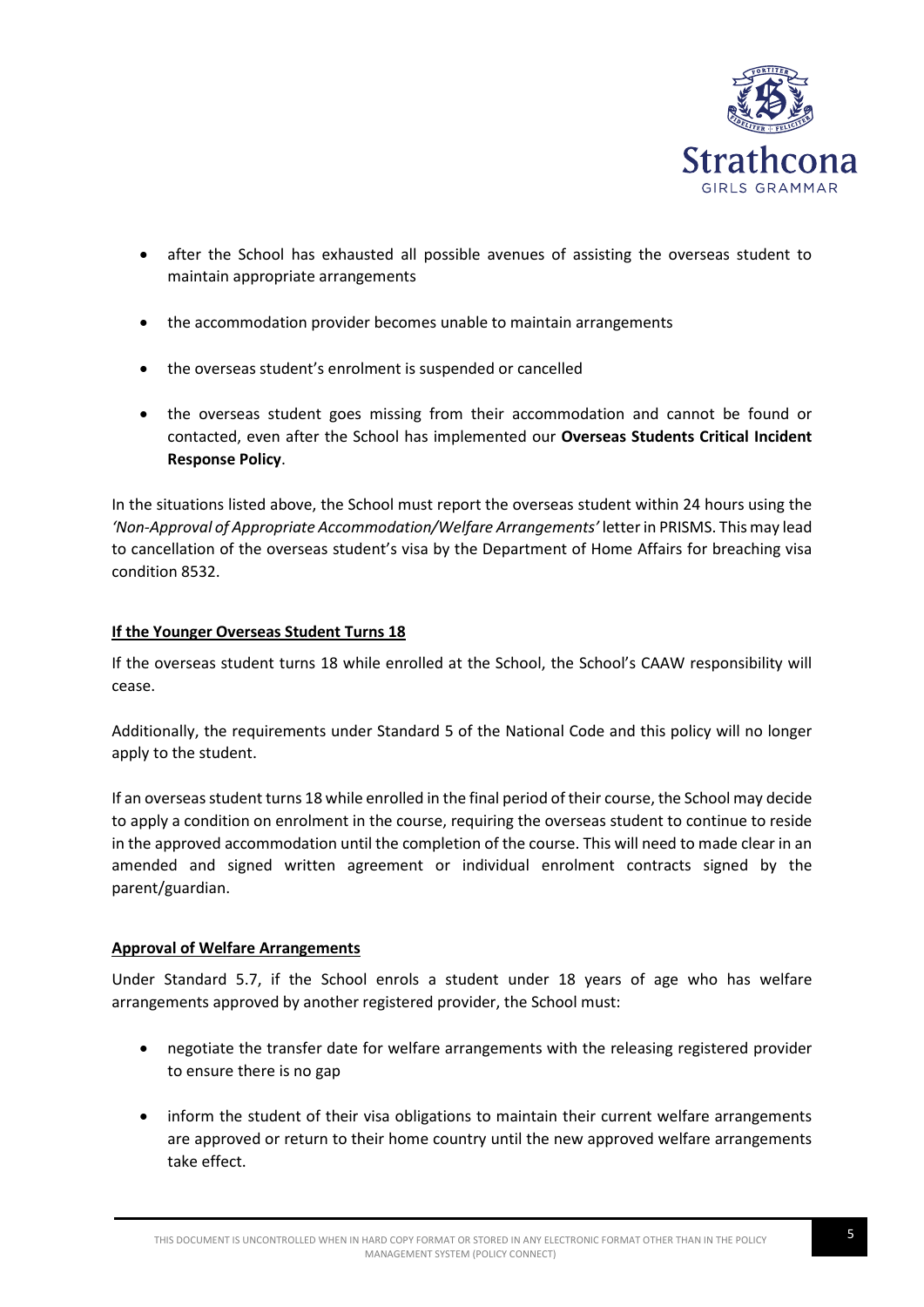

## **Welfare Arrangements Approved by the Department of Home Affairs**

If an overseas student enrolled at the School is under the age of 18, a parent/guardian or eligible relative can be nominated to take responsibility for the overseas student's accommodation and welfare arrangements.

The parent/guardian, or eligible relative must have an appropriate visa or have applied for a Student Guardian visa (subclass 590).

An eligible relative can be:

- a parent, spouse, de facto partner, brother, sister, stepparent, stepbrother, stepsister, grandparent, aunt, uncle, niece or nephew, or step-grandparent, step-aunt, step-uncle, stepniece or step-nephew; and
- nominated by the parent of the applicant or a person who has custody of the applicant, and must be:
	- aged at least 21; and
	- of good character, and shows this by providing Police clearance from the countries in which they have lived for more than 12 months in the past 10 years after the age of 16; and
	- an Australian citizen, permanent resident or is eligible to remain in Australia throughout the duration of the overseas student's visa.

The School is not obliged to follow up where a nominated guardian has been approved by the Department of Home Affairs. However, the School will contact the Department of Home Affairs and the VRQA if they become aware that the overseas student is not being appropriately cared for.

#### **Arrangements Accepted by the School**

The School accepts responsibility for the welfare arrangements of all overseas students who are under the age of 18. These students must only stay in accommodation approved by the School.

The School will not approve an overseas student's parent, guardian or eligible relative as an appropriate welfare arrangement in a CAAW – they must be approved by the Department of Home Affairs.

If the parent, guardian or eligible relative wants to care for an overseas student on a CAAW, they should apply to be the overseas student's nominated guardian through the Department of Home Affairs. They must be granted a Student Guardian visa through the Department of Home Affairs.